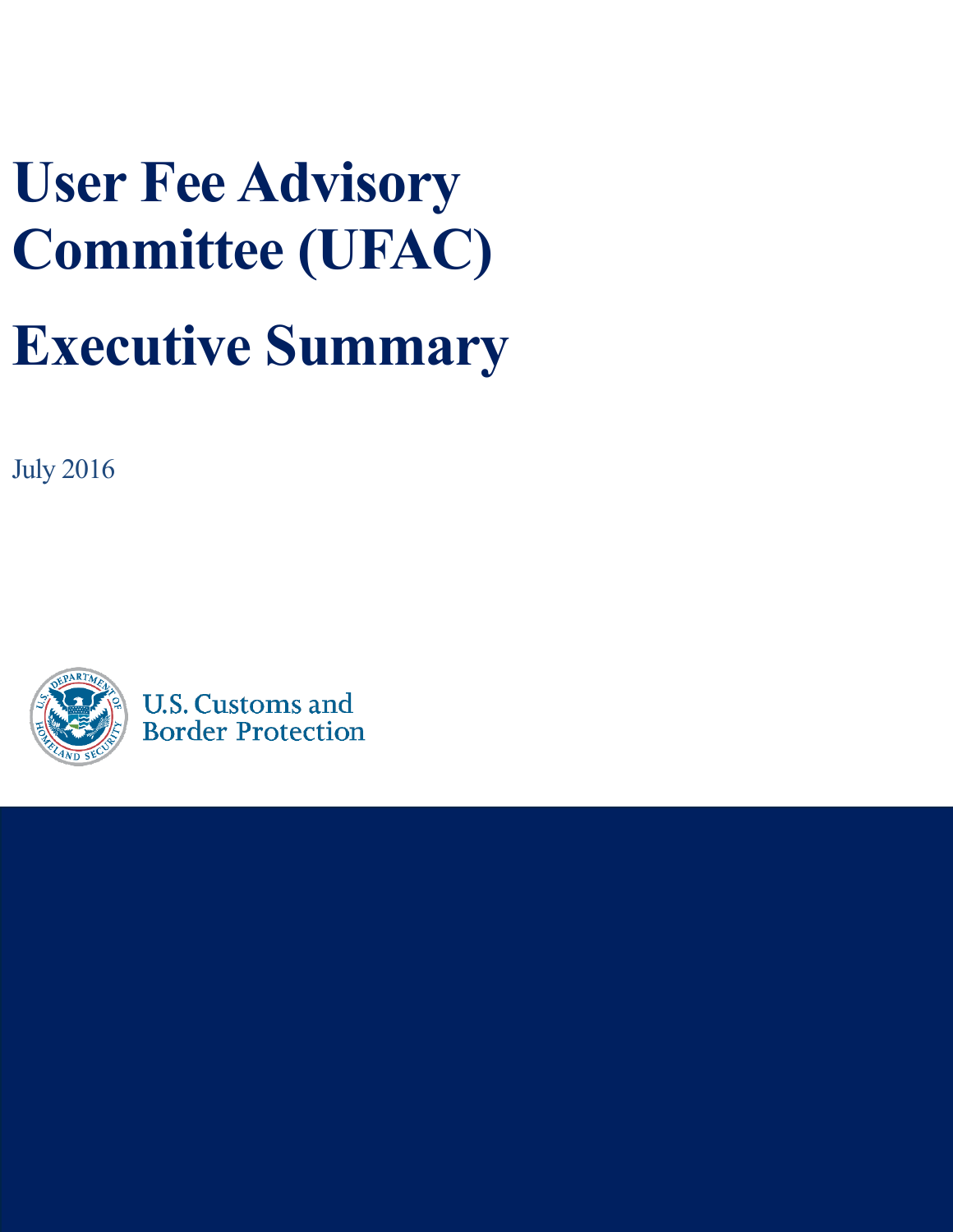**User Fee Advisory Committee (UFAC) Executive Summary 1:00 p.m. to 3:00 p.m. Wednesday, June 1, 2016**

#### **Committee Welcome and Roll Call**

Ms. Maria Luisa Boyce gave her thanks to those in attendance, introduced herself, and then conducted a roll call of the first meeting under the new term of the Committee. Those in attendance were: Mr. Adam Schless, Mr. Ajith "A.J." Pillai, Mr. Andres Hirschfeld, Ms. Barbara Kostuk, Mr. Bradley Rubinstein, Mr. James Phillips, Mr. John Van Wallaghen, Mr. Kenneth Dunlap, Ms. Lisa Schimmelpfenning, Ms. Maria Lourdes Leon, and Mr. Michael Mullen.

After the roll call, the UFAC members briefly introduced themselves and spoke on how user fees impact them. In addition to those named in the roll call, the following people introduced themselves: Ms. Deborah Chen, Mr. Salvatore Vetrini, Mr. Matthew Pickens, Mr. Eugene H. Schied, Mr. Todd Owen, and Mr. Daniel Tanciar.

#### **Opening Remarks by Mr. Kevin K. McAleenan**

Mr. McAleenan began his remarks by expressing his thanks to those who stepped up to join the User Fee Advisory Committee. He also thanked Mr. Hirschfeld and Ms. Schimmelpfenning for their commitment as co-chairs. Mr. McAleenan stated he hoped to get agreement on the path forward for some key areas as they worked together on the transparency, efficiency, and effectiveness of user fee collection and application.

He talked about the continued growth of the international air environment, pointing out a 7 percent growth in the first 8 months of the year, up from 4 to 5 percent each year since 2009. He expressed his determination to stay caught up in innovation with the growth of this industry. He also spoke of his wish to have a strategic conversation about the optimal way the government could provide a return on investment to the industry as work on securing the border and the nation goes on.

Mr. McAleenan highlighted the Reimbursable Services Agreement and the Donation Authority, saying there were several dozen upcoming agreements. He said feedback has been very positive.

## **Opening Remarks by Mr. Andres Hirschfeld**

Mr. Hirschfeld thanked Ms. Boyce, the CBP team, and the UFAC members for their support during this first term of the UFAC. He welcomed the new UFAC members and their contributions would be well received. He also expressed interest in learning the progress on the 20-plus recommendations made to CBP during the first term of the UFAC.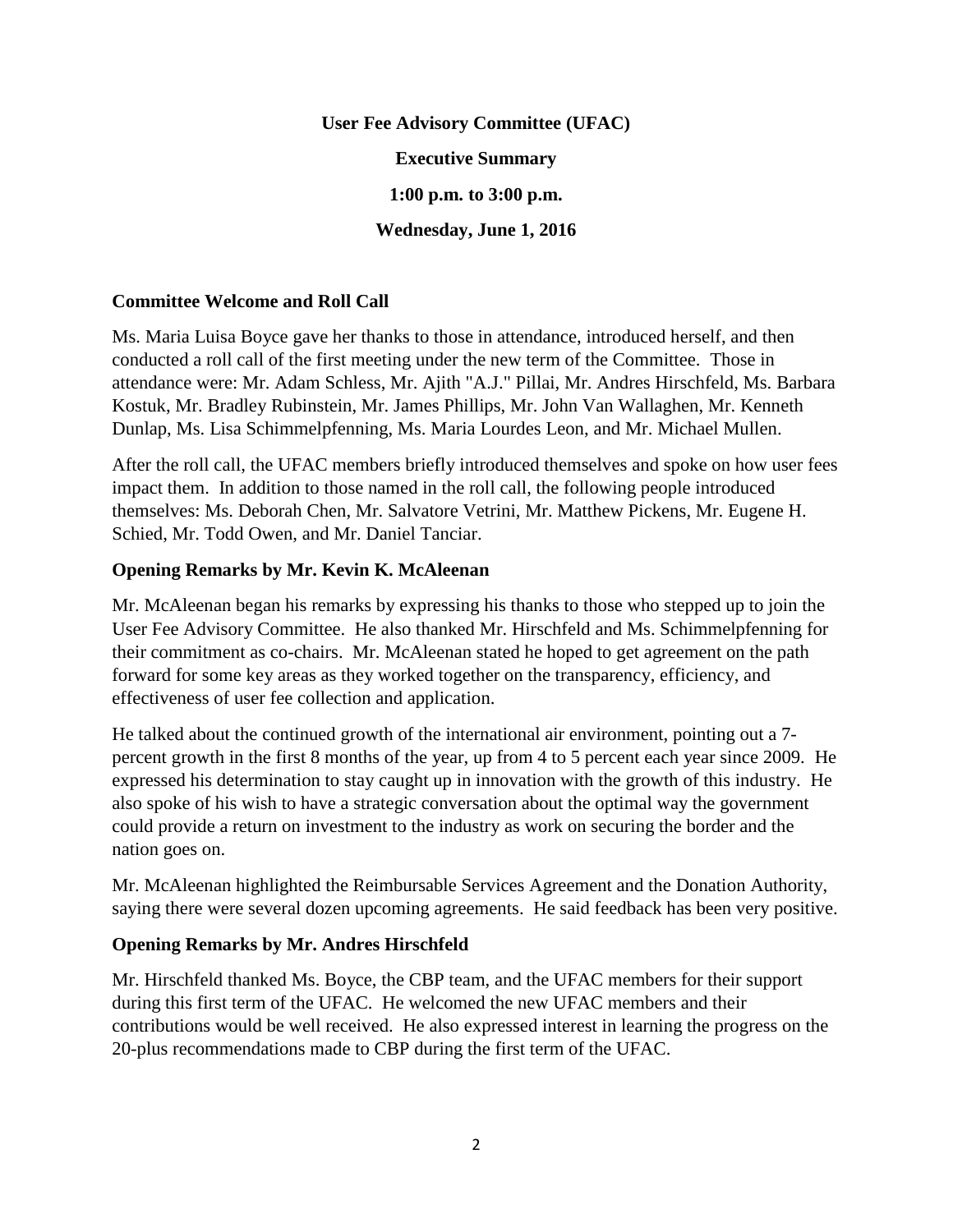## **Oath and Recognition of UFAC Members**

The next item on the agenda was the oath of office for UFAC members. Mr. McAleenan provided the oath for the members as they repeated what he said.

#### **Update on Merchandise Processing Fee**

Mr. Vetrini covered some of the highlights of a recent webinar on the Merchandise Processing Fee. He spoke of efforts, as part of the Trans-Pacific Partnership Agreement, to replace this fee with a one not based on an ad valorem basis. This would be a change to the traditional approach under NAFTA, in which goods entered under NAFTA rules are exempt from the Merchandise Processing Fee.

The new approach would be to replace the simple ad valorem fee with four different, fixed-dollar fees based on value. The new minimum would be 30 dollars, up from 25 dollars, and the new maximum would be 500 dollars, up from 485 dollars, with two fees in the middle.

In conclusion, Mr. Vetrini mentioned the continued outreach with Ms. Boyce's team, as well as meetings with trade associations and individual importing companies to compare notes. He offered an invitation to meet with anyone in attendance to discuss the issue.

Ms. Boyce said there is a webinar to help educate small- and medium-sized businesses. She told the meeting attendees they would be happy to address any questions their customers might have.

Mr. Mullen questioned if Congress was accepting this. Ms. Boyce answered that Senate Finance is asking for continued outreach. She said they've asked that the Committee be kept up to date on the work going on.

## **Financial Assessment and Options Subcommittee Next Steps Discussion**

Mr. Pickens outlined the purposes of this portion of the meeting: to talk about recommendations from the Financial Assessment and Options Subcommittee, give an update on where they are with them, and talk about the next six months and where the Committee can focus efforts in terms of what to look at and what recommendations to provide to CBP.

The first recommendation was for CBP to create a master inventory for all modes and for CBP inspection activities to reflect the fees paid by all users. Mr. Pickens stated this is an inventory already in existence, and he said he intended to share it with the Committee members.

The second recommendation was for CBP to create a comprehensive User Fee Collection Remittance and Use Process Outline, including all modes and all inspection activities. Mr. Pickens stated the outline should also relate to timing and transmittal methodologies for user fees. Again, this information is already in existence and has been pulled together and will be shared with the Committee.

The third recommendation was that the impact of the current CBP fee remittance schedule be assessed by CBP and the various modes of transport and travel. Mr. Pickens stated he feels the impact side of that is needed from the industry's perspective.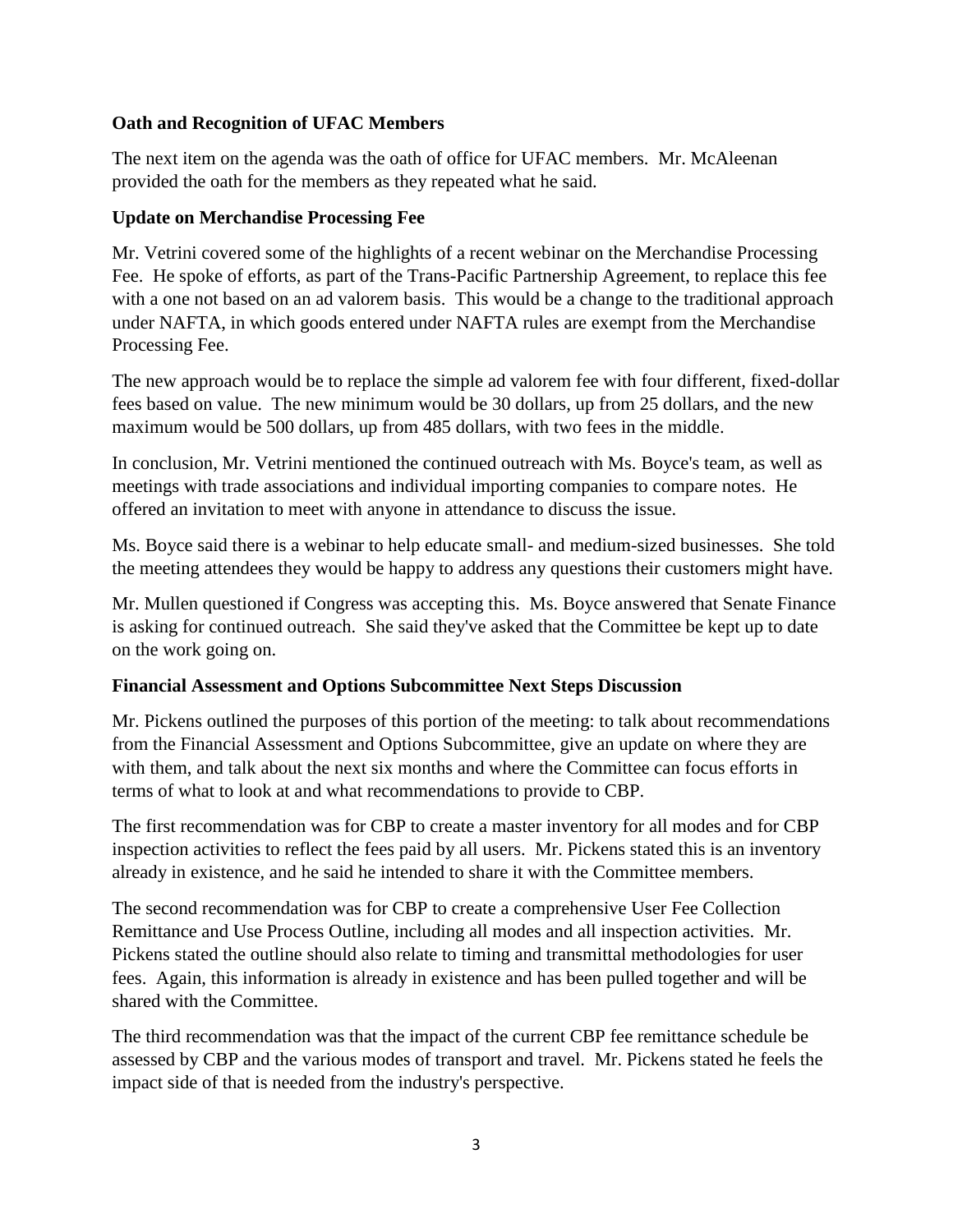The fourth recommendation was for the conduction of an impact study of CBP operations in light of cash flow from reimbursable agreements. According to Mr. Pickens, the Office of Field Operations has done a lot of work related to the reimbursable service authorities, and the Committee will be briefed on that.

Mr. Pickens then spoke on a not-quite-official recommendation from the Committee that a third party conduct the User Fee study to look at several things, including statutes and regulations associated with CBP user fees and reimbursable accounts. He let the Committee know that CBP has found a contractor to do the study, and the contractor has put together a draft report that the Committee would be briefed on.

The draft report includes such things as costs of different activities at ports of entry, evaluation of the concept and intent of cost recovery for each account, and evaluation of how CBP does allocation and reimbursement methodologies and processes related to fees and the appropriated revenue. One final thing Mr. Pickens mentioned in relation to the draft report was review of how collections and costs are driven down to an individual port of entry level.

Mr. Pickens stated this study will allow them to come up with a way of looking at large, medium, and small examples at land borders, airports, and seaports and determine how to calculate what collections would be like based on traffic through a particular type of port, how to calculate the costs, and how much of those costs are reimbursed.

He suggested the Subcommittee begin looking at revenue impact of CBP not matching cost increases over the years for areas where there are fees reimbursing services. Mr. Pickens also wants to continue looking at the remittance schedule per the Committee recommendation to see if adjustments should be made to the schedule or if it should stay the same. He requested the Subcommittee's assistance with that task.

In closing, Mr. Pickens offered two more suggestions. He asked that the Subcommittee look at the impact of user fee adjustments on CBP operations and industry, and he also asked that it look at the value of possible fee unification.

Mr. McAleenan then highlighted some things. He said the preclearance now allows for advance payment under the reimbursable model. He also agreed with Mr. Pickens that analyzing the impact of failure for fees to increase with inflation would be a good idea.

## **Public Comment Period**

There were no comments from the public.

## **Process Improvements Subcommittee Next Step Discussion**

Ms. Boyce updated meeting attendees on two recommendations under the Revenue Modernization category. One recommendation was that cash collection of fees by CBP officers at the border be eliminated. Ms. Boyce said that is part of the Revenue Modernization effort and that a pilot will be launched on June 2nd. The pilot would involve three locations eliminating cash collection.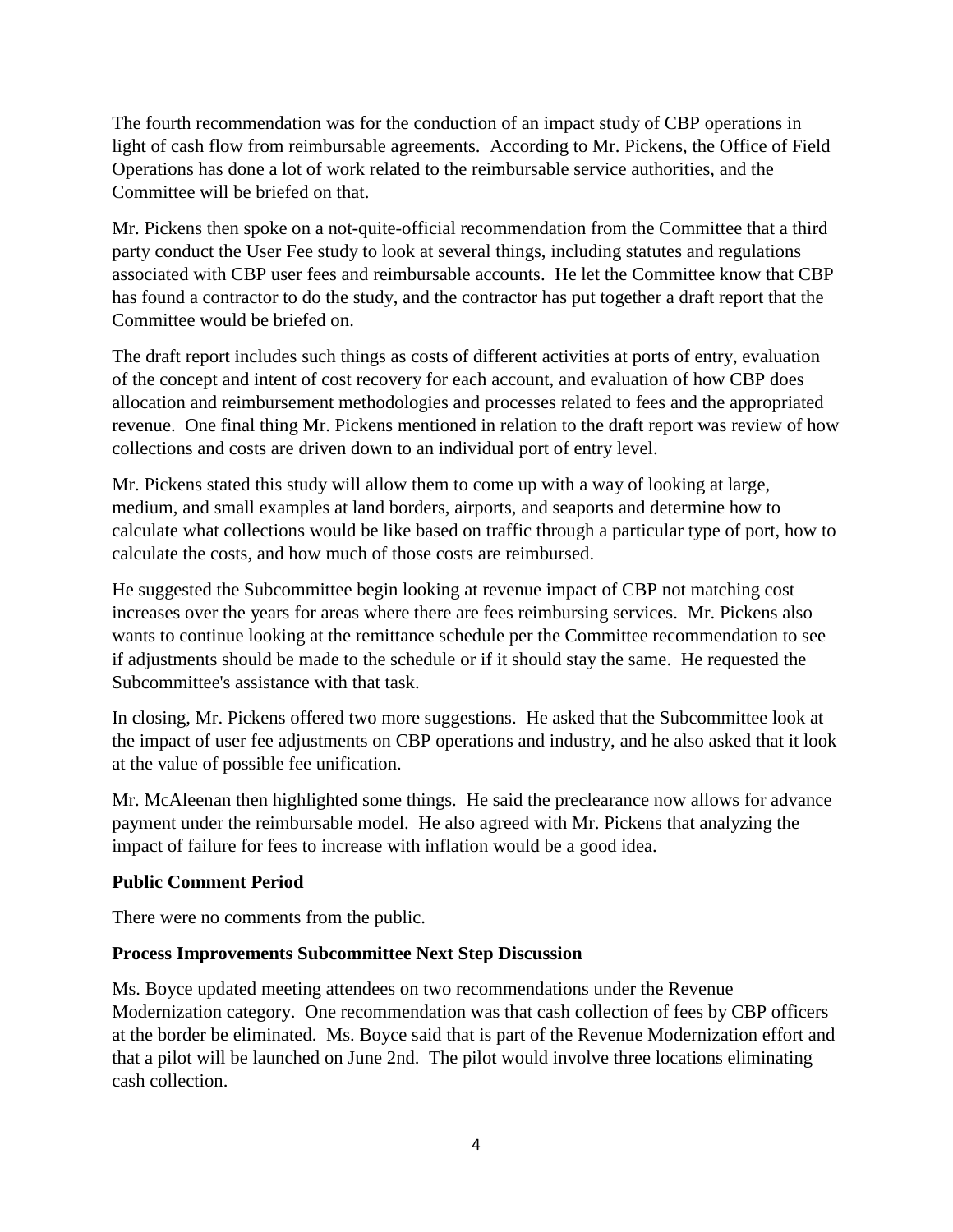Mr. Schied commented on the pilot, saying it was recognized that improvements in efficiency at ports of entry could be made and that appropriations had been enacted for the fiscal year that would provide funding for a variety of Revenue Modernization efforts. He pointed out that though most revenue collection at ports of entry is electronic, there are still many cash transactions made, which disrupts business flow. He said solutions to some of these problems will be piloted.

Mr. Pickens picked up the discussion, stating that conducting cash and check transactions at ports of entry is not what CBP officers should be doing, that their duty is to safeguard the national and economic security of the United States. He reiterated that a number of options are being examined.

He requested of the Subcommittee that they give recommendations on business process reengineering related to fee collection. He offered as examples: suggestions as to best practices to capitalize on and potential workarounds for remote ports of entry with no wireless capability or limited internet.

He also asked that the Subcommittee help prioritize some areas of Revenue Modernization. As there are limitations on how much can be done on an annual basis, he asked to know "pain points" for the general public and the industry so efforts could be prioritized.

Mr. Tanciar spoke next, and his first topic of discussion was radiation portal monitoring upgrades. He spoke of how the second generation radio portal monitors greatly reduce the amount of false alarms, which has had a very positive impact at land borders.

Mr. Phillips pointed out that actual false positives have been reduced by 55 percent. He wanted everyone to understand what an impact this has had, since a false alarm can trigger three or four lanes at the same time, which shuts things down until those lanes are checked. He commended CBP, saying this is a real step forward.

Mr. Owen said the 55 percent reduction was at Buffalo and that Los Angeles had an 84 percent reduction. This reduction has freed up 25 officers to do other work. After Mr. Mullen questioned if this is a software upgrade and whether it has been installed on all systems, Mr. Owen clarified that the RPMs haven't changed, that it is a software upgrade. He also said it hasn't yet been installed on every system but that they're moving forward.

Mr. McAleenan further responded to Mr. Mullen's question by saying software updates have to be tuned to each individual port environment's background radiation. He stated it's "a careful process."

Mr. Tanciar picked back up and moved on to Resource Optimization. He stressed that understanding hiring challenges previously addressed remains the focus. He believes more mission support personnel should be brought on but that the officers are the priority right now.

As for automating back-office work, Mr. Tanciar said automated scheduling is moving forward. He mentioned that there are different processes for I-94, processing and collection at land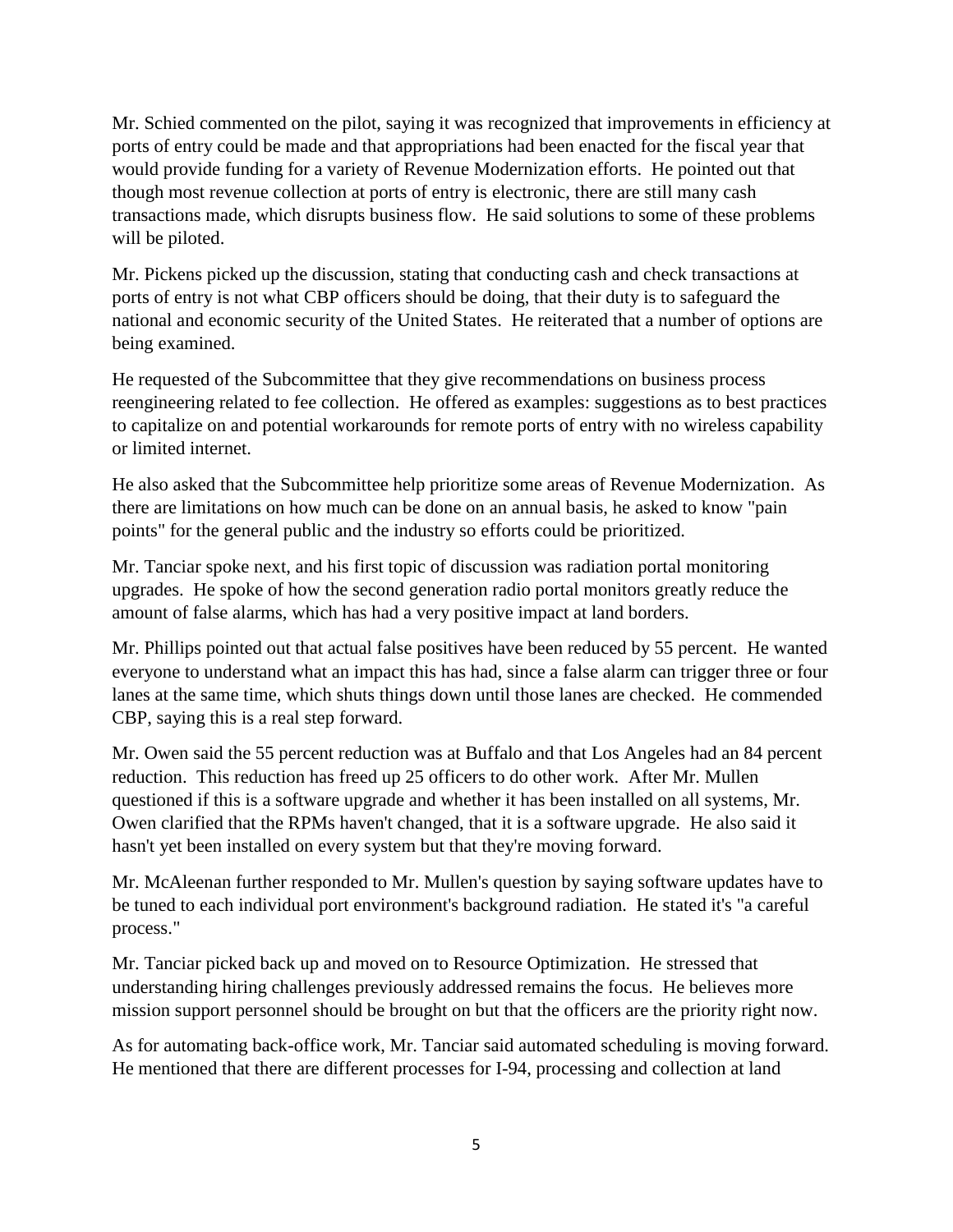borders, which will free some people up. Mr. Pickens reiterated the effort to get officers away from administrative duties and back to doing what they should be doing.

Next, Mr. Tanciar spoke about expanding the categories of eligible travelers using APC. He stated most APC airports now have B1/B2 and lawful permanent residency eligibility, along with visa waiver, U.S. citizen and Canadian citizen. He said there is work to be done to get better matching results on names and that they are increasing efficiency of the matching. He also mentioned Mobile Passport Control, which is now at 12 airports, with the 13th upcoming.

Mr. Tanciar then moved on to the Trusted Traveler program and said expanding participation continues to be a focus. According to Mr. Tanciar, about 4.8 million people have access to Trusted Traveler, and about 1.22 million, who have Global Entry benefits, are in NEXUS, which has a larger Canadian population, around 70 percent Canadian and 30 percent American.

As far as wait times for interviews, he said they're putting together surge planning to make sure appointments are available within a reasonable time. He also stated that resources are being added and focused on those efforts.

Passport cards were the next item Mr. Tanciar addressed. He said there has been great success on the Southern land border, especially with bringing on the RFID document and making that part of the protocols. For the Northern border, he said there's work to be done with Canada's government to bring in an RFID document. He said Canada is just now moving into the e-Passport realm.

Mr. McAleenan inserted a statistic at this point. He said in 2013, less than 2 percent of travelers interacted with technology before seeing an officer. In 2015, Mr. McAleenan said, it was around 32 percent, and they're working towards 70 percent interacting with some type of technology.

Mr. Tanciar again mentioned the effort to move CBP officers back to the front line, and Mr. Phillips commented that the biometric breakthroughs should be commended. He said facial recognition is going in the right direction and it was going to make a difference on the front lines.

Next was discussion of the modified egress pilot. Speaking on how the modified egress pilot done in Detroit was resource intensive, he said they looked at different models, mentioning the Miami model and then the model using locked boxes with active RFID technology antennae. Mr. Tanciar said this is a great short-term effort, but what is more exciting are the greater efforts looking at the entire process flow in the airport environment. He said use of biometric technologies plays into the overall effort of making the process more secure and fun.

Ms. Boyce then discussed the recommendation that CBP take steps to mandate that all trucks require e-Manifest. She said approximately 30 percent of trucks not covered in regional legislation arrive for inspection at the border with no notice, using paper manifest documents that require extensive time to process, which causes delayed time of trucks waiting in line. She solicited volunteers for the work group that is looking at the truck e-Manifest subject.